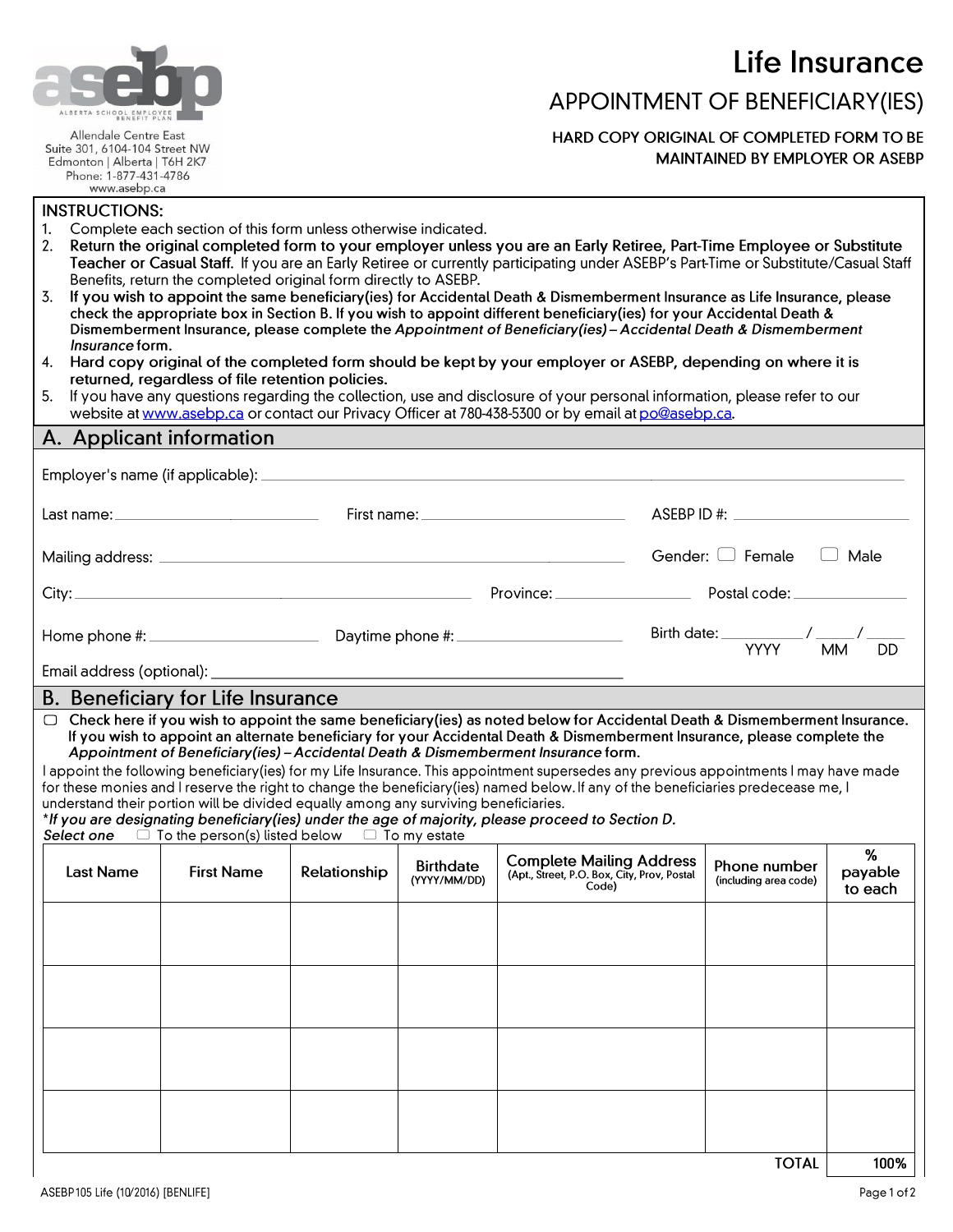## C. (Optional) Contingent Beneficiary\* for Life Insurance

\*Your specified beneficiary(ies) who will receive the proceeds of your policy if your primary beneficiary(ies), as indicated in Section B, has died at the time benefits are to be paid.

If any of the beneficiaries listed in Section B are deceased at the time of your death, the amount payable to him/her shall be paid as follows.

|--|

 $\Box$  To the person(s) listed below who survive me  $\Box$  To my estate

| <b>Last Name</b> | <b>First Name</b> | Relationship | <b>Birthdate</b><br>(YYYY/MM/DD) | <b>Complete Mailing Address</b><br>(Apt., Street, P.O. Box, City, Prov, Postal<br>Code) | Phone number<br>(including area code) | %<br>payable<br>to each |
|------------------|-------------------|--------------|----------------------------------|-----------------------------------------------------------------------------------------|---------------------------------------|-------------------------|
|                  |                   |              |                                  |                                                                                         |                                       |                         |
|                  |                   |              |                                  |                                                                                         |                                       |                         |
|                  |                   |              |                                  |                                                                                         |                                       |                         |
|                  |                   |              |                                  |                                                                                         |                                       |                         |
| <b>TOTAL</b>     |                   |              |                                  |                                                                                         |                                       | 100%                    |

## D. Appointment of Trustee (Complete only if one or more beneficiaries are minors.)

 $of_$ 

l appoint

(Suite/Apt/Unit no., Street, P.O. Box, City, Prov, Postal Code) as Trustee and authorize ASEBP to pay any amount payable to any beneficiary under 18 years of

| reached at |
|------------|
|------------|

(Phone number)

age to the Trustee. I authorize the trustee to have access to the insurance proceeds and manage the funds as directed in my last will and testament and to pay any remaining balance to the beneficiary once he/she reaches the age of majority.

## **E. Consent and Authorization**

 $(Name)$ 

I understand that the ASEBP must collect, use, and disclose the personal information contained herein in order to administer the Life and, if selected, Accidental Death and Dismemberment Insurance policies. It may be necessary for ASEBP to disclose some or all of the personal information contained herein to your employer or the third party service provider for these purposes. Where third party service providers are retained, appropriate contracts are in place to protect personal information.

I understand why the information is required and am aware of the risks and benefits of providing this information. I consent to the collection, use, and disclosure of my personal information for the purposes identified above. I understand that I may revoke my consent at any time and acknowledge that doing so will affect my eligibility to receive Life and, if selected, Accidental Death and Dismemberment Insurance benefits.

I understand that by virtue of the provisions of the Personal Information Protection Act of Alberta, individuals who derive a benefit from an insurance policy or benefit plan (the beneficiaries named herein) are deemed to consent to the collection, use, and disclosure of their personal information for the purpose of coverage under those plans.

Your employer and/or ASEBP is required to keep a hard copy original version of your completed beneficiary form. By signing below you agree to the storage of this document and the information, including your signature, which it contains.

| F. Acknowledgement                                                                   |
|--------------------------------------------------------------------------------------|
| I agree to the above and declare that my statements are complete, accurate and true. |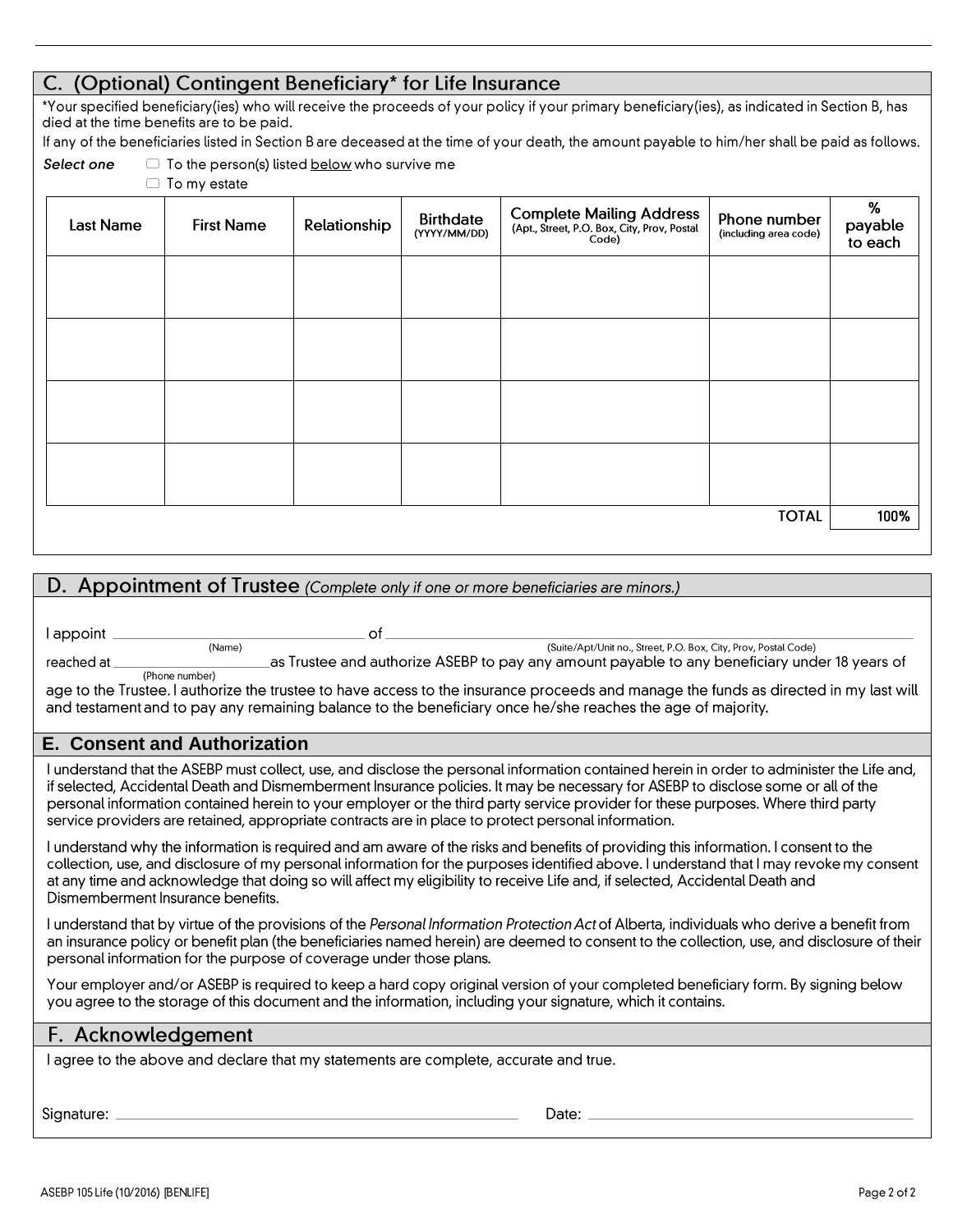

Allendale Centre East Suite 301, 6104-104 Street NW Edmonton | Alberta | T6H 2K7 Phone: 1-877-431-4786 www.asebp.ca

# Accidental Death & Dismemberment Insurance

APPOINTMENT OF BENEFICIARY(IES)

#### HARD COPY ORIGINAL OF COMPLETED FORM TO BE MAINTAINED BY EMPLOYER OR ASEBP

#### INSTRUCTIONS:

- 1. Complete each section of this form unless otherwise indicated.
- 2. Return the original completed form to your employer unless you are an Early Retiree, Part-Time Employee or Substitute Teacher or Casual Staff. If you are an Early Retiree or currently participating under ASEBP's Part-Time or Substitute/Casual Staff Benefits, return the completed original form directly to ASEBP.
- 3. If you wish to appoint the same beneficiary(ies) for Accidental Death & Dismemberment Insurance as Life Insurance, please ONLY complete the *Appointment of Beneficiary(ies) – Life Insurance* form. If you wish to appoint different beneficiary(ies) for your Accidental Death & Dismemberment Insurance, please fill this form out.
- 4. Hard copy original of the completed form should be kept by your employer or ASEBP, depending on where it is returned, regardless of file retention policies.
- 5. If you have any questions regarding the collection, use and disclosure of your personal information, please refer to our website a[t www.asebp.ca](http://www.asebp.ca/) or contact our Privacy Officer at 780-438-5300 or by email at [po@asebp.ca.](mailto:po@asebp.ca)

## A. Applicant information

|  |                                | Gender: [ ] Female<br>Male            |
|--|--------------------------------|---------------------------------------|
|  | Province: ____________________ | Postal code: ________________         |
|  | Daytime phone #:               | <b>YYYY</b><br><b>MM</b><br><b>DD</b> |
|  |                                |                                       |

Email address (optional):

#### B. Beneficiary for Accidental Death & Dismemberment Insurance

I appoint the following beneficiary(ies) for my Accidental Death & Dismemberment Insurance. This appointment supersedes any previous appointments I may have made for these monies and I reserve the right to change the beneficiary(ies) named below. If any of the beneficiaries predecease me, I understand their portion will be divided equally among any surviving beneficiaries.

\*If you are designating beneficiary(ies) under the age of majority, please proceed to Section D.

| <b>Last Name</b> | <b>First Name</b> | Relationship | <b>Birthdate</b><br>(YYYY/MM/DD) | <b>Complete Mailing Address</b><br>(Apt., Street, P.O. Box, City, Prov, Postal<br>Code) | Phone number<br>(including area code) | %<br>payable<br>to each |
|------------------|-------------------|--------------|----------------------------------|-----------------------------------------------------------------------------------------|---------------------------------------|-------------------------|
|                  |                   |              |                                  |                                                                                         |                                       |                         |
|                  |                   |              |                                  |                                                                                         |                                       |                         |
|                  |                   |              |                                  |                                                                                         |                                       |                         |
|                  |                   |              |                                  |                                                                                         |                                       |                         |
|                  |                   |              |                                  |                                                                                         | <b>TOTAL</b>                          | 100%                    |